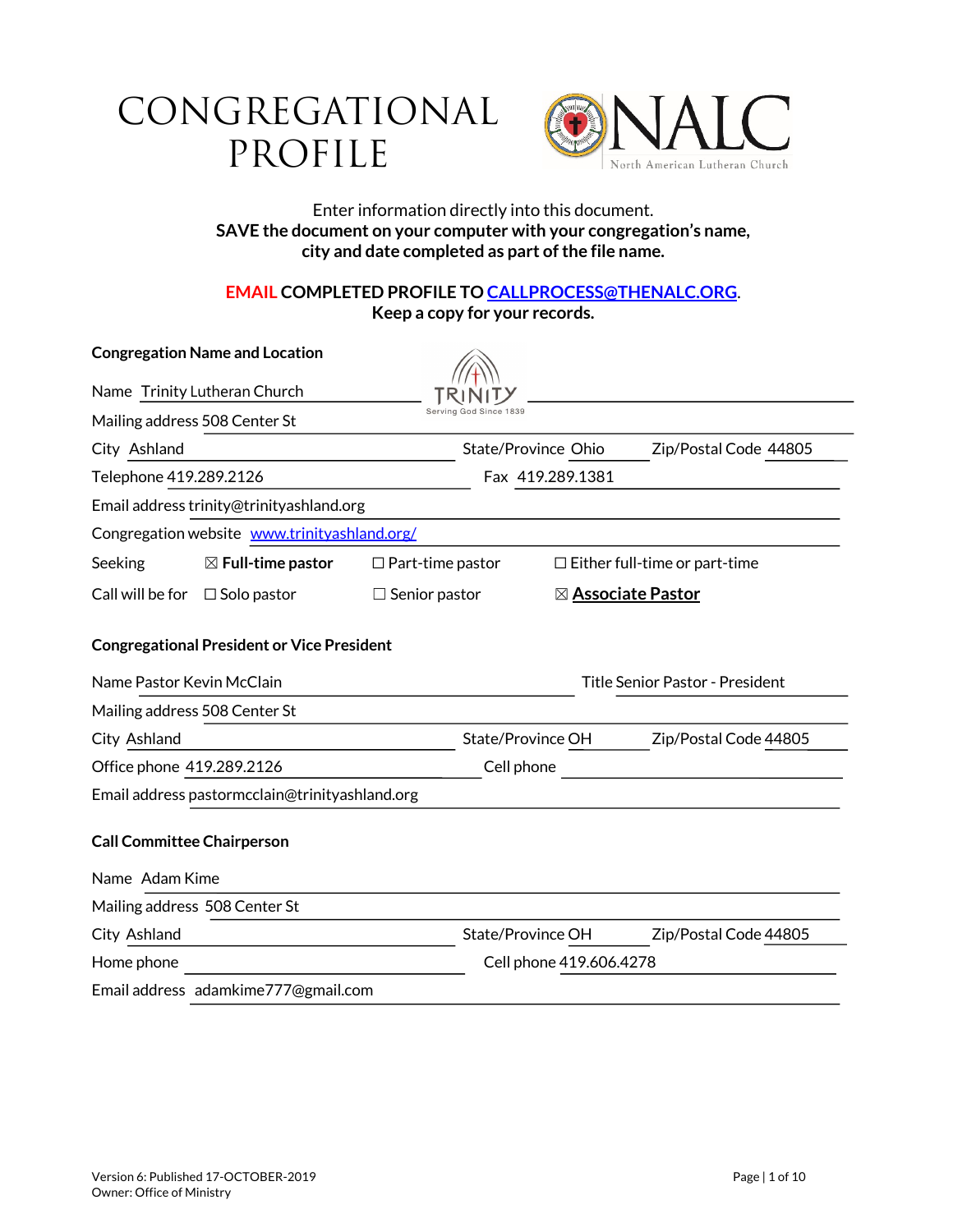# **Congregational Demographics**

Number of **paid** staff (full- or part-time): Clergy 1 Lay professionals 23 Secretarial 4 Average weekly worship attendance- 400 Average weekly Sunday school attendance- 130 Average 300 streaming accounts. Weekly average Congregational Volunteers: 200

# **Indicate the type of community in which your congregation is located (is it small town, small city, suburban, large city, farming, industrial, etc.).**

Small town and rural. Population – 21,000 Ashland Ohio city website link - www.ashland-ohio.com/

### **Describe the congregation's ethnic composition and age distribution.**

Composition-

**1.** Mainly Caucasian.

Age Distribution-

- **1.** Age groups 0-9 years old 12% 200, 10-20 years old 21% 361, 21-29 years old 9% 152, 30-49 years old 16% 271, 50-64 years old 18% 300, 65+ years old 23% 396
- **2.** Member years Less than 5 years 18% 289, 6-10 years 16% 255, 11-20 years 29% 453, 21+ years 35% 538.

# **Does the congregation have a clear vision for mission — a clear and shared understanding of where God is leading you? If so, state it as succinctly as possible.**

Serving God is our Congregational Mission using the Ministry activities listed below-

- 1. Community evangelism.
- 2. Discipleship Ministry.
- 3. ALPHA course evangelism
- 4. Annual Outreach Fund dollar grants distribution.
- 5. Youth Ministry.
- 6. Missions Ministry and trips USA and World.
- 7. Music Ministry.
- 8. Weekly Worship Service Radio Broadcasts.
- 9. Weekly Worship Services Video Broadcasts.
- 10. Christian Education Ministry.
- 11. Women and Children Ministry.
- 12. Bible Study Fellowship participation and hosting.
- 13. Senior Ministry.
- 14. Weekday Montessori Good Shepherd Pre-School.
- 15. Stephen Ministries.
- 16. Ashland Fostering Families.
- 17. Ashland Special Needs hosting.
- 18. Ashland Pregnancy Care Center.
- 19. Ashland Christian Health center
- 20. Annual Choir Camp.
- 21. Ashland University Outreach.
- 22. Summer Reading Enrichment.
- 23. Weekday Beacon After School Program.
- 24. Annual Vacation Bible School.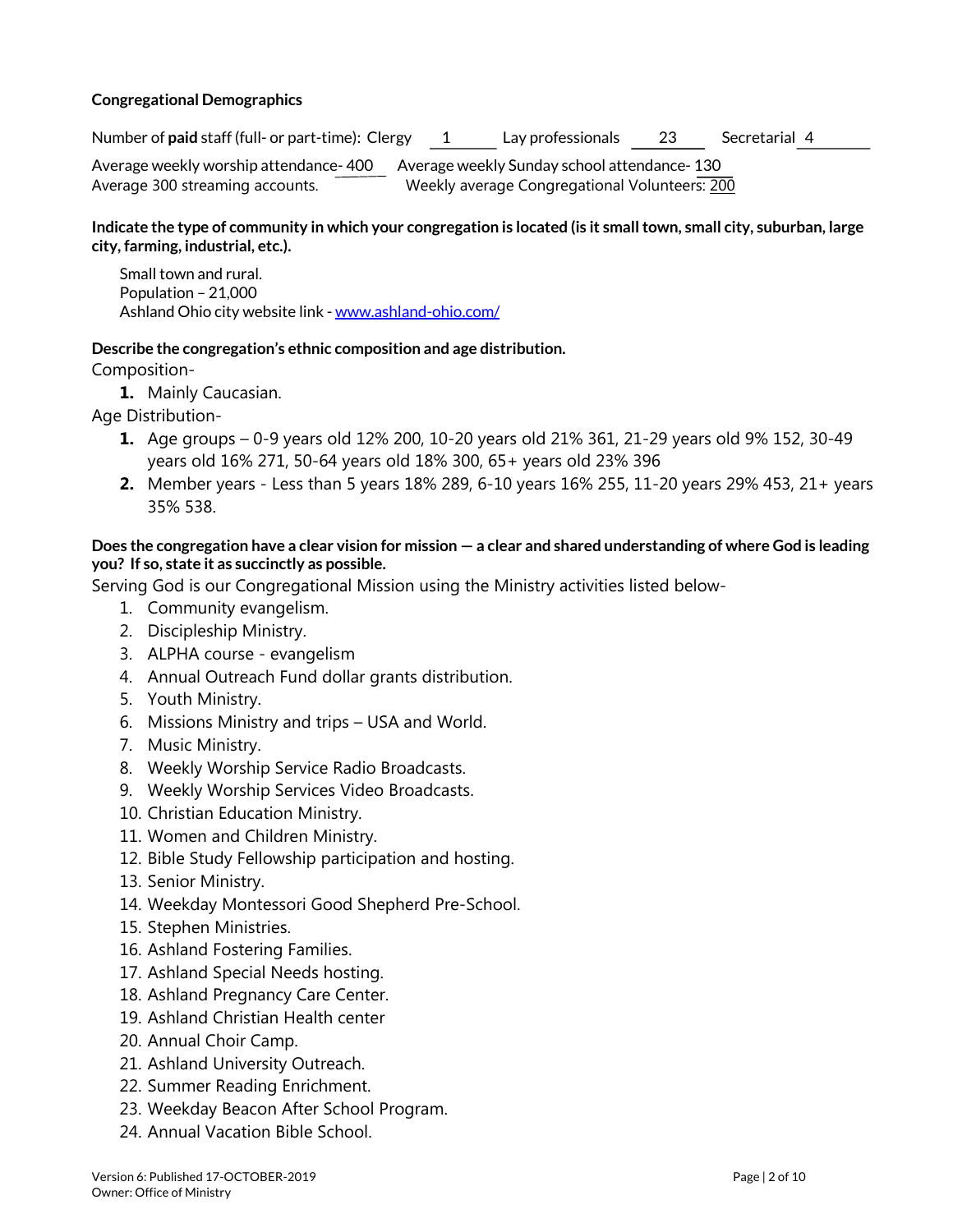# **What are the primary goals of your congregation?**

Goals –

- 1. Be a Discipling Church.
	- $\circ$  We want to be a church that participates in the calling, baptizing, raising up, feeding, and sending of Christian disciples. This happens at every level and in every relationship.
- 2. Be a Community Church.
	- $\circ$  We want to be a church that has room for everyone in our community. God has planted us here to bless the whole community and welcome them into fellowship with Him.
- 3. Be a Family Church.
	- $\circ$  We want to be a church that has room for people of all ages, and that reaches out to, and makes space for people of all ages.
- 4. In all things we are a Church.
	- $\circ$  We cannot fulfill our mission without living out our individual callings to follow Christ. Christ is the center of all things, He is the Gospel we preach, the God of our salvation, and our eternal hope. He is both the source and the goal of all we are here to do.

# **Describe your congregation's worship practice (liturgy, hymns, vestments, music, hymnals, and frequency of Holy Communion).**

Hymnal in use for Sanctuary services –

ELW = Evangelical Lutheran Worship (for Sunday mornings 8:30 and 10:45) "New red book".

Worship Service practices, times, locations -

- **1.** Sanctuary (Saturday 5:30pm) A Lutheran order of worship, but informal in nature. Folk and Gospel music by a band. Music and Liturgy projection on a large screen.
- **2.** Sanctuary (Sunday 8:30am) The most traditional of our services, following Lutheran Worship liturgies. Broadcasted live on video over the internet and recorded for viewing anytime.
- **3.** Sanctuary (Sunday 10:45am) The most "blended" of our services, following Lutheran Worship liturgies and other resources. Broadcasted live on radio and sermon audio recorded for listening anytime.
- **4.** Jack's Place Praise Worship Center (Sunday 10:45am) A Lutheran flow of worship, but informal in nature. Upbeat more contemporary Christian music. Music and Liturgy projection on two large screens. Broadcasted live on video over the internet and recorded for viewing anytime.

# Holy Communion –

- **1.** 5:30pm Sanctuary Service 3rd Saturday of the month,
- **2.** 10:45am Praise Service 1<sup>st</sup> Sunday of the month,
- **3.** 8:30am Sanctuary Service 1<sup>st</sup> Sunday of the month,
- **4.** 10:45am Sanctuary Service 3rd Sunday of the month.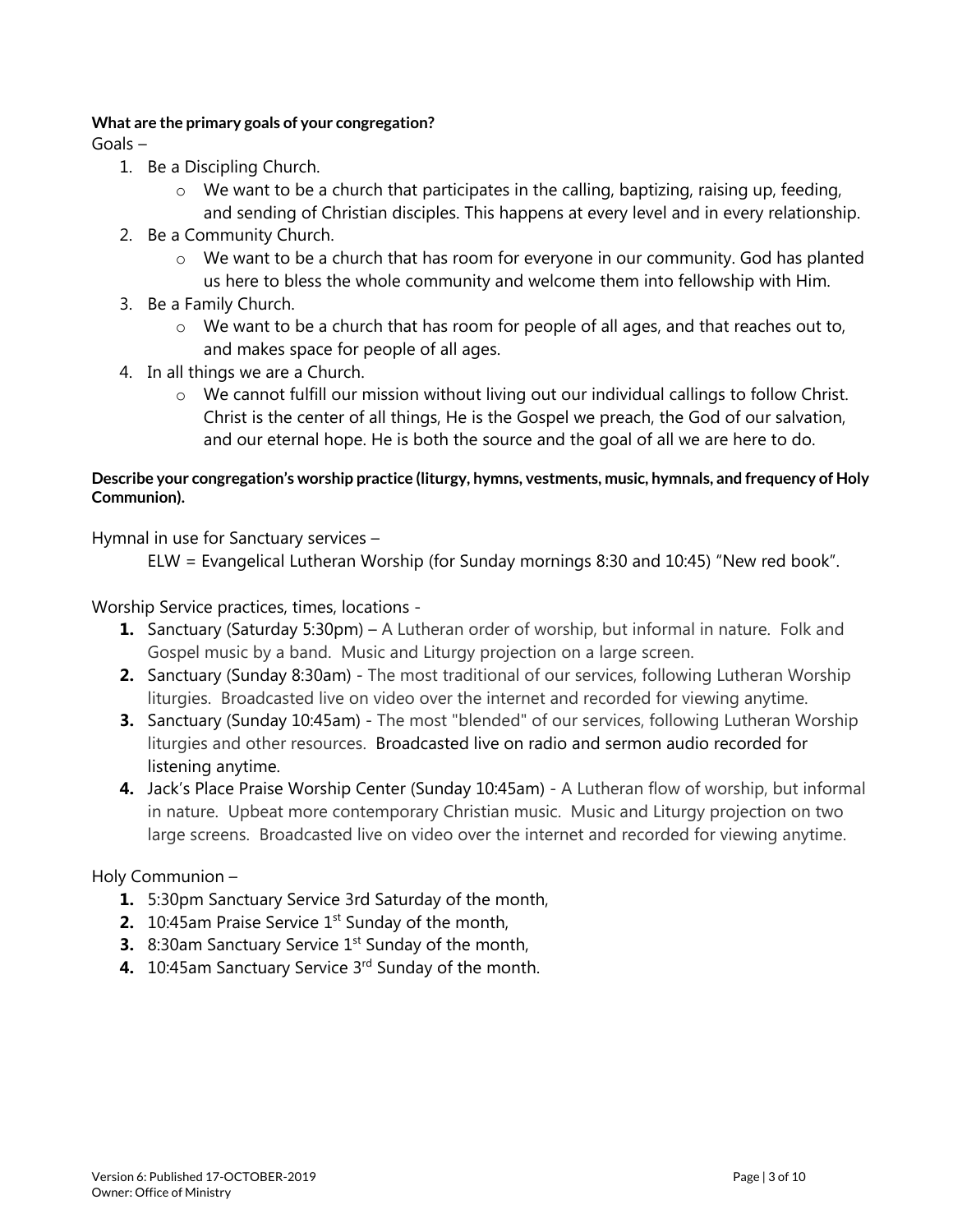### **Describe your congregation's Christian education ministry.**

Sunday School for Trinity members began in 1849 (168 years). We offer many wonderful Sunday School opportunities. All classes welcome new members. Sunday School is 9:35 – 10:30 a.m. with classes for all ages. We have 8 Children Sunday School classes and 7 Adult Sunday School classes, with weekly attendance average of 130. During the Virus period we functioned with reduced number of classes. The elementary classes are lectionary based. The adult classes are small groupbased and are Biblically based on needs of the group. These classes offer a very wide variety of levels and age groups from birth to our senior citizen classes.

Sunday School continues during the summer months in a reduced and reformatted approach.

Plus, we have both a bi-weekly Men's Bible Study, a weekly Women's Bible Study, and we are the hosts for Bible Study Fellowship. The share groups (bible study, topical studies, fellowship) meet at various times, such as our Lenten study groups and our Wednesday night suppers. We also provide weekly online family Catechism led by Pastor McClain.

### **Describe the congregation's current activities for mission and outreach.**

- 1. The annual Trinity Youth mission work trips, to help needy areas throughout the USA.
- 2. Trinity youth provide community volunteering, which includes helping the elderly or home bound with their chores.
- 3. Missions outreach with congregation members into the world.
- 4. Annual Outreach dollar grants using our Endowment Funds, throughout the USA and the World.
- 5. Family clothing and food donations to Ashland Associated Charities all year long.
- 6. Ashland Pregnancy Care Center donations and support.
- 7. Sponsor the local "Out of the Darkness" Walk of the American Foundation for Suicide Prevention.
- 8. Provide financial assistance to the Ashland Christian Health Center.
- 9. Support Fostering Families.
- 10. Beacon After School.

The NALC is committed to moving away from an institutional understanding of the Church, to the biblical **commission to be a community of followers of Jesus who focus on being disciples and making disciples. Which best describes your congregation's understanding of this movement? [Type an X by the appropriate response]**

- **Totally unaware**
- X Have heard about it
- $\equiv$  Have been involved personally
- $X$  Some in the congregation are involved, some aren't
- Congregation understands, is on-board and involved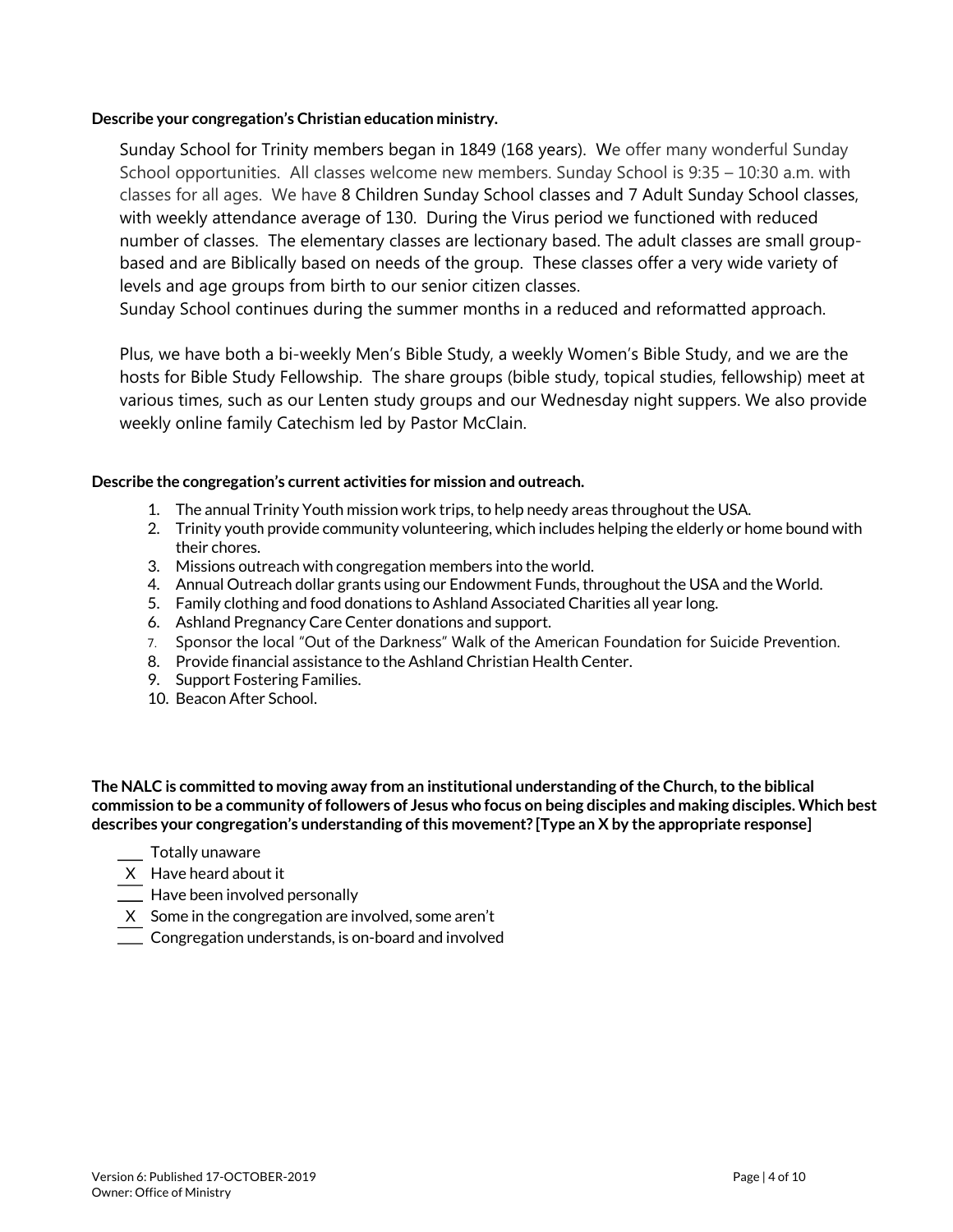**Listthe** *Top Five Things* **your congregation hopes for in its next Associate Pastor?**

- 1. **Fidelity –** We are looking for a pastor who lives out faith in Jesus Christ, who is doctrinally sound, and who shows with their life the value of that sound doctrine. We desire a pastor who holds to the scriptures as the inerrant Word of God and Confessions of the Lutheran Church because they are faithful witnesses to the truth of scripture.
- 2. **Promise –** We are looking for a pastor who wants the freedom, opportunity, and responsibility to minister faithfully, but also someone whose best days are ahead of them, and who desires to find new and successful ways to engage our community with the Gospel. Someone forward thinking and opportunistic in disposition. Someone who will at every turn work with us to make disciples.
- 3. **Participation –** We are looking for a pastor who participates in the life of the congregation and the community. Our pastor will lead through action. They will not ask the congregation or community to do something they themselves do not do but will show the way in word and deed. Our pastor will desire to raise up and develop lay leaders within the congregation and provide opportunities for their spiritual growth and participation in the life and worship of the congregation.
- 4. **Capability –** We are looking for a pastor who is hard working and self-motivated, someone who does not resent the hours necessary to do this job well. Our pastor will have certain areas of emphasis, but their ministry will include all areas of pastoral ministry. There is no room for micromanagement, but there is freedom for a pastor to take initiative and work in a direction that may be unexplored or underserved.
- 5. **Community –** Trinity is an exceptional church, in an exceptional community, filled with exceptional people. We are looking for a pastor who fits this community and can thrive here. Our staff is large, and our office environment is joyful, filled with laughter and love. We want someone who will contribute to this ethos. It is an absolute gift to work in a church environment like this. The pastor must be a positive influence and a team player.

# **What were the four most significant events in your congregation's history? Provide the years in which these events happened and why they are important to your congregation.**

- 1. Moving to existing Church building in 1963 and the building expansion in 2002. The beautiful Sanctuary and the multipurpose worship area provided us with the opportunity to attract more people to Jesus Christ.
- 2. Large Endowments established in 1979, 2003, and 2021 by bequests from three long time members. - The income from these endowments allows us to increase our benevolence outreach and properly maintain the Church building.
- 3. Joining the NALC in 2011, after being a part of the ELCA since it was formed.
- 4. Senior Pastor Sanford Mitchell retirement after 37 years in 2015. Prayerfully the congregation was able to determine what kind of a Church we wanted to be moving forward and we were then able to call Senior Pastor Eric Riesen in 2016 and then Senior Pastor Kevin McClain in 2020.

**Has your congregation participated in the Congregational Workshop Preparatory to the Call Process? [Type an X by the appropriate response]**

 **Yes X No**

**What were the four most significant results of the alternate to the NALC workshop - Trinity consultant workshop?**

1. Make Trinity an even more welcoming place.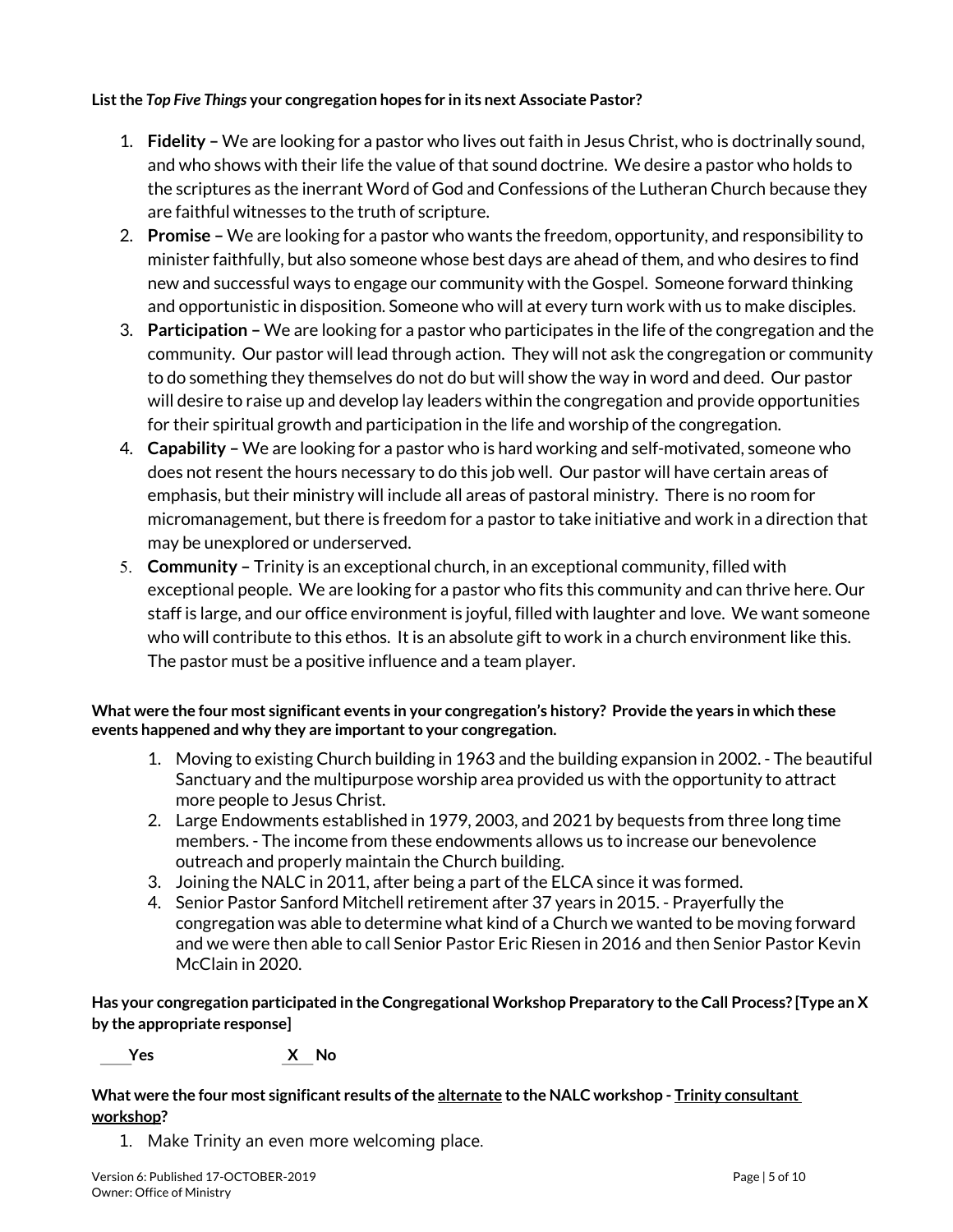- 2. Implement congregational discipleship focus.
- 3. Expanded Christian Education and Intentional Family Ministry using the Holistic Family approach.
- 4. Request volunteers in targeted areas, by empowerment.

# **Describe the nature and extent of any significant current or recent conflict in the congregation. Is this conflict resolved, or ongoing? If resolved, how was it resolved?**

We do not have any conflict currently.

# **How does your congregation handle conflict/tension? Which of the following do you think best describes your congregation? [Type an X by the appropriate response]**

- As a church, we respect and listen to each other and work things through without generating divisiveness.
- As a church, we try to respect and listen to each other, but it is not uncommon for differences of opinion to be a problem and for some people to choose sides. Some have left our church because of conflict.
- **-** Conflict hurts our sense of unity, but we tend not to talk about it.
- X Painful experience with conflict has been present, but it has been worked through, and we have learned from the experience.
- We have had some painful experiences with conflict, and they linger in the background.
- Open conflict is present, and we need a minister who can help us deal with it.
- Other (describe)…...

# **What was the nature of the relationship between your last pastor and the congregation? Positive? Struggling? Cooperative? Tense?**

Very positive, respectful, and loving relationship.

# **How did your council/congregational leaders work together with your last pastor? [Type an X by the appropriate response]**

- Leadership is shared, with shared decision-making
- Pastor makes important decisions
- X Council makes decisions with pastoral input
- **-** Council makes decisions without pastoral input

### **Is your pastor a member of council with: [Type an X by the appropriate response(s)]**

X Voice Vote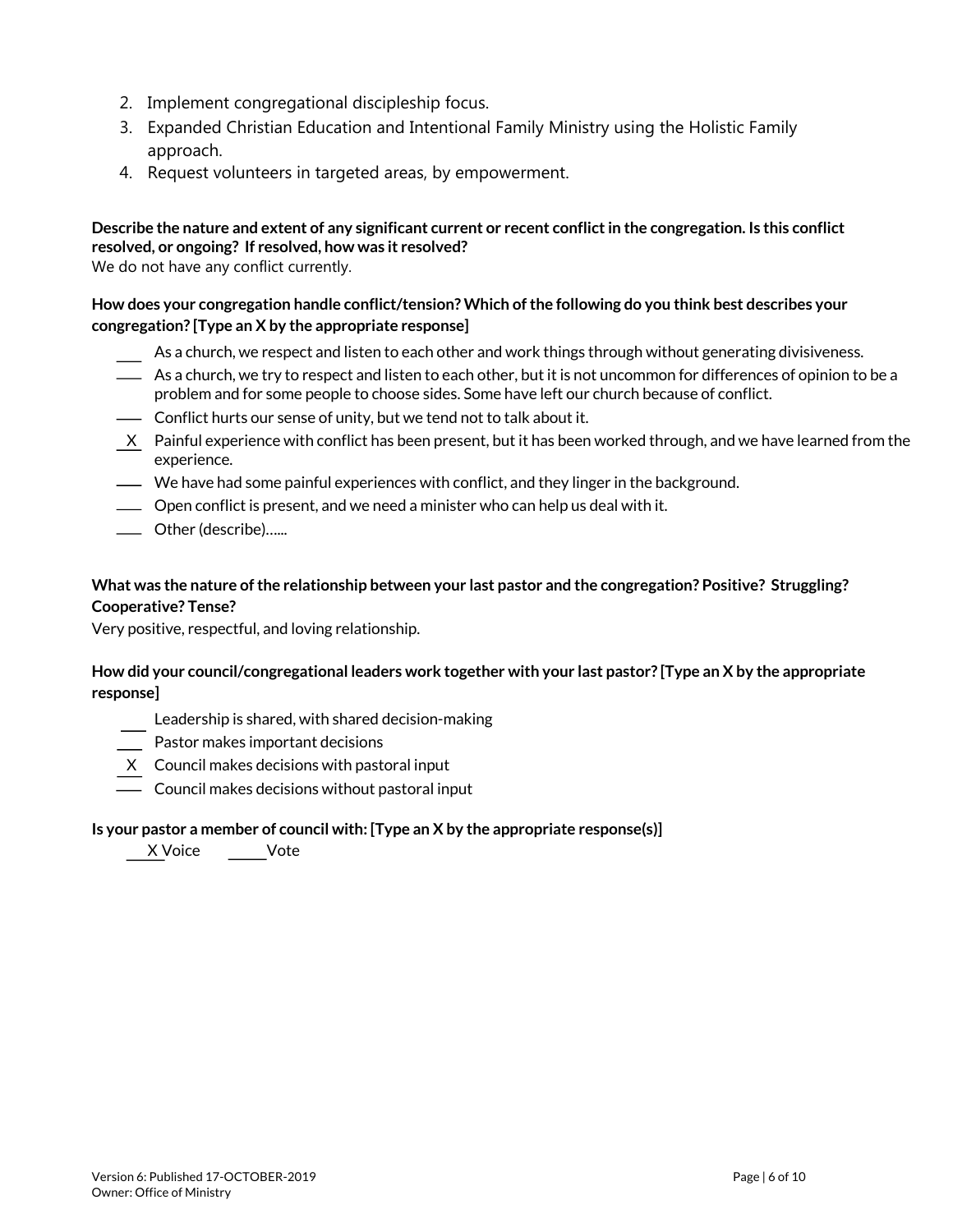# **Congregational finances**

| Total budget for last fiscal year: \$1.2 million                                               |
|------------------------------------------------------------------------------------------------|
| Annual Benevolence to the North American Lutheran Church: \$48,000                             |
| Other benevolence info: Benevolence distribution total over the last 40 years from the Annual  |
| Budgeted Benevolence (above), World Hunger, the Good Samaritan Fund, the Special Fund, and the |
| Outreach Fund-\$7 million.                                                                     |
| Total debt of the congregation: \$ 0.00                                                        |
| Total savings, reserves, and endowments: \$18 million                                          |
|                                                                                                |

# **Compensation Package for full-time Associate Pastor**

| Salary: \$38,000                                                                                            | Parsonage/housing allowance: \$24,000 |  |  |  |  |
|-------------------------------------------------------------------------------------------------------------|---------------------------------------|--|--|--|--|
| Social Security offset: \$4,743 (based on salary/Housing) Pension: \$6,674 (based on Salary, FICA, Housing) |                                       |  |  |  |  |
| Health Insurance: \$22,320 (based on family and age) Vacation: 4 weeks                                      |                                       |  |  |  |  |
| Continuing education (time/funding): Paid out of our Staff Development Fund and Budget, as needed.          |                                       |  |  |  |  |
| Travel reimbursement: Yes                                                                                   |                                       |  |  |  |  |
| Other: Car allowance = $$4,000$                                                                             |                                       |  |  |  |  |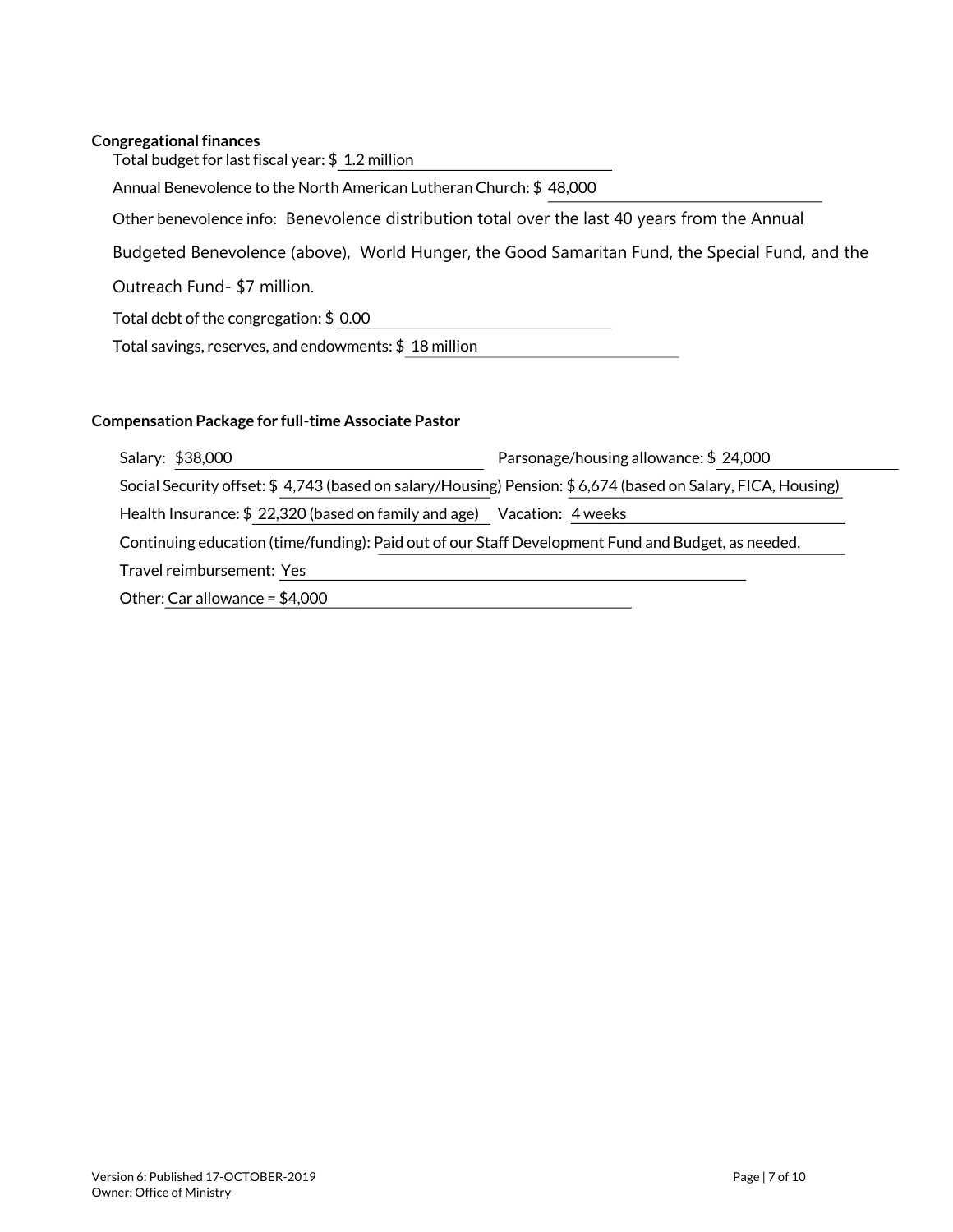# **Other information about our congregation that may be helpful in the call process.**

- **1.** Serving God since 1839.
- **2.** Trinity voted to leave the ELCA in 2011 and join the NALC.
- **3.** Worship, classes, and programs by the numbers-- 4 weekly worship services, 7 Children Sunday School classes, 11 Adult Sunday School classes, 10 Children and Families programs/activities, 6 Youth programs/activities, summer Vacation Bible School.
- **4.** Other Ministries include-- Prayer, Music, 10 Choirs, Mission Trips, Bible Studies, Outreaching Fund, Radio broadcast (74 years), Video broadcast, active Stephen Ministry, Leadership, Teaching, Volunteerism, Evangelism, Wood Workers, Hospitality, Serving, Pre School, Men's, Women's, Young Adult, Community groups meetings, Beacon after school program, Home School Group, Toddler Time, Summer Reading Enrichment, and Fellowship.
- **5.** City and County Ministries involvement-- Associated Charities- food and family support, Domestic Violence Shelter, Fostering Families, Ashland Pregnancy Care Center, Ashland Christian Health Center, and Suicide Prevention Alliance.
- **6.** Facility changes over the years–- Nursery and office expansions, Church Home exterior renovation, Jack's Place addition (Fellowship Hall and lower-level Youth area), Parking lot relocation and expansion, Gathering Space addition, Montessori classroom, Organ Refurbish, Jack's Place Upgrade. Past fund raising highly effective and retirement of debts successful.
- **7.** Trinity owns 13 residential rental units.
- **8.** Numerous business owners, community leaders, and elected officials are in our Congregation.
- **9.** Ashland Community Information overview:
	- A. New city school buildings- Middle School and Elementary School, School administration, Athletic Field House, and Community auditorium.
	- B. Ashland City School system is comprised of Senior High, Middle School, three Elementary Schools, administration office and bus garage, field house, athletic fields, stadium, and auditorium.
	- C. Local Christian Schools and Home-Schooling support.
	- D. Downtown Ashland embarking on revitalization effort.
	- E. Ashland University and Ashland Seminary are an important part of the community.
	- F. Samaritan Hospital founded in 1912 (now part of University Hospitals in Cleveland).
	- G. Ashland Samaritan Hospital Foundation.
	- H. Ashland County Community Foundation.
	- I. Ashland Symphony Orchestra.
	- J. Extensive recreation park systems City, County, Mohican State Park, and trails.
	- K. Local golf courses.
	- L. City swimming pool.
	- M. Local manufacturing, research, distribution, small businesses, and service companies.
	- N. National chain hotels.
	- O. Service organizations Lions, Eagles, VFW, American Legion, Am Vets, Elks, Rotary, Kiwanis.
	- P. Community effectiveness in raising funds for- United Way, Ashland Bicentennial, Community Foundation, Historical Society, Theater restoration, Salvation Army Kroc Center, Auditorium, new school buildings, Athletic field house, YMCA, Hospice, Ashland University, other civic projects.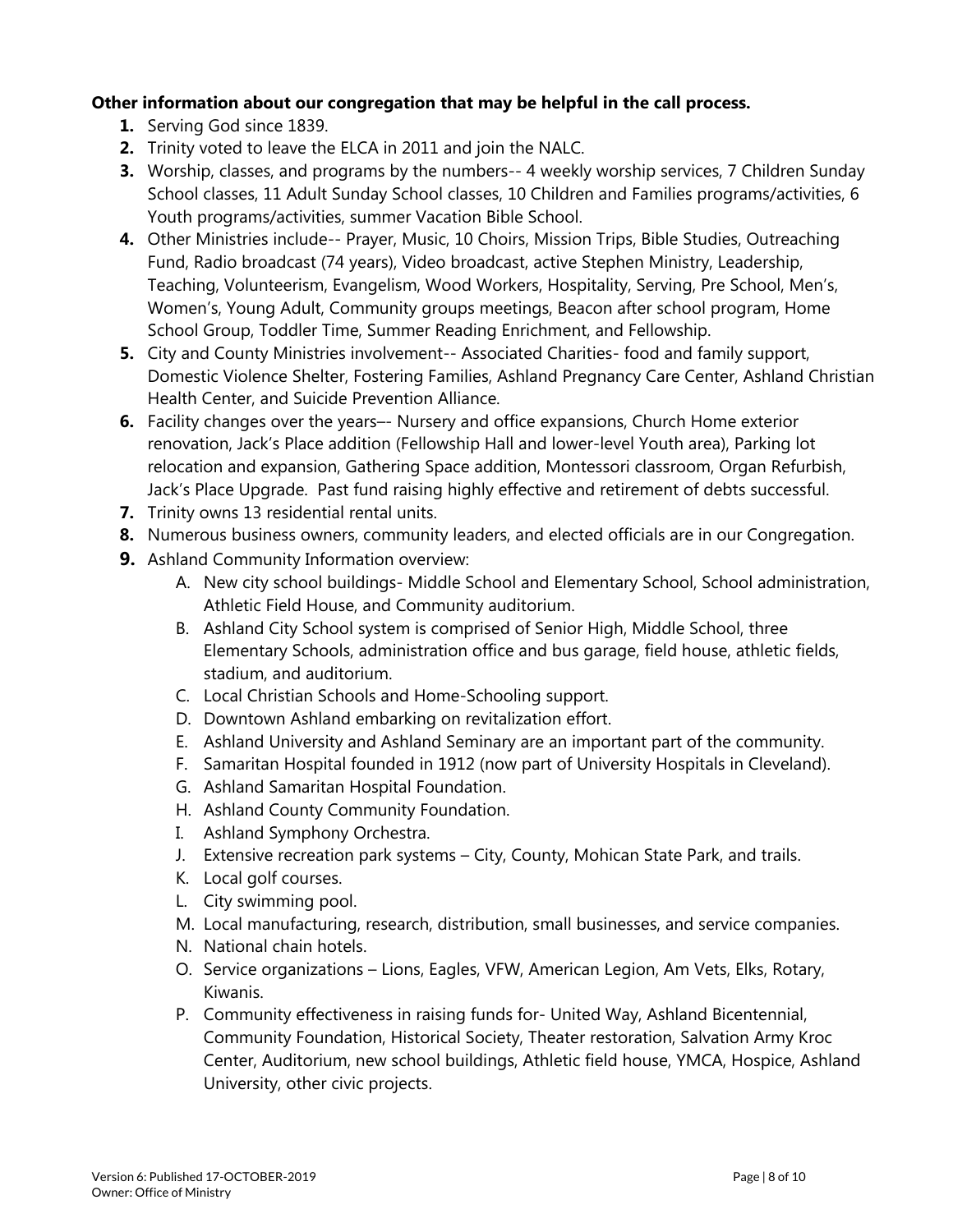**When the Congregational Vacancy List is updated, a short paragraph (3-4 sentences) is included announcing each congregation's ministry. If you wish, your call committee may compose that summary, realizing it may be edited/formatted as needed.**

Trinity Lutheran Church has served the Lord since 1839. We are seeking a full time Associate Pastor. We are filled with believers in the Word who are committed to discipleship. The Congregation is attentive to the Word, prayer, worship, family, and benevolence outreach to the community and elsewhere. We have a highly active Christian Education program, music program, hundreds of volunteers, plus women's/men's/youth/children's/pre-school/after

school/radio/video/missions/evangelism ministries and we focus on discipleship. We are part of an energetic and growing local community.

**Consider filming a video to be included with your Congregational Profile on the NALC website Vacancy List. We invite your call committee to make a 3-5 minute video introducing prospective pastoral candidates to your context and congregation. The video can be informal, explaining what your congregation is seeking in a pastor and showing images of the members of your congregation and your worship environment. Here are some sample videos: Example One, Example Two. These samples were not produced by the NALC. They are both simply examples of the type of content you could include in a video.**

### **Video Submission Instructions:**

Upload your video to YouTube or Vimeo. (Here are instructions on how to upload to YouTube: wikihow.com/Upload-a-Video-to-YouTube.) Include a link to the video below. Make sure the link allows for public access to the video.

[video link]

Completed by: Trinity Call Committee **Date: 1998** Date: June 2022